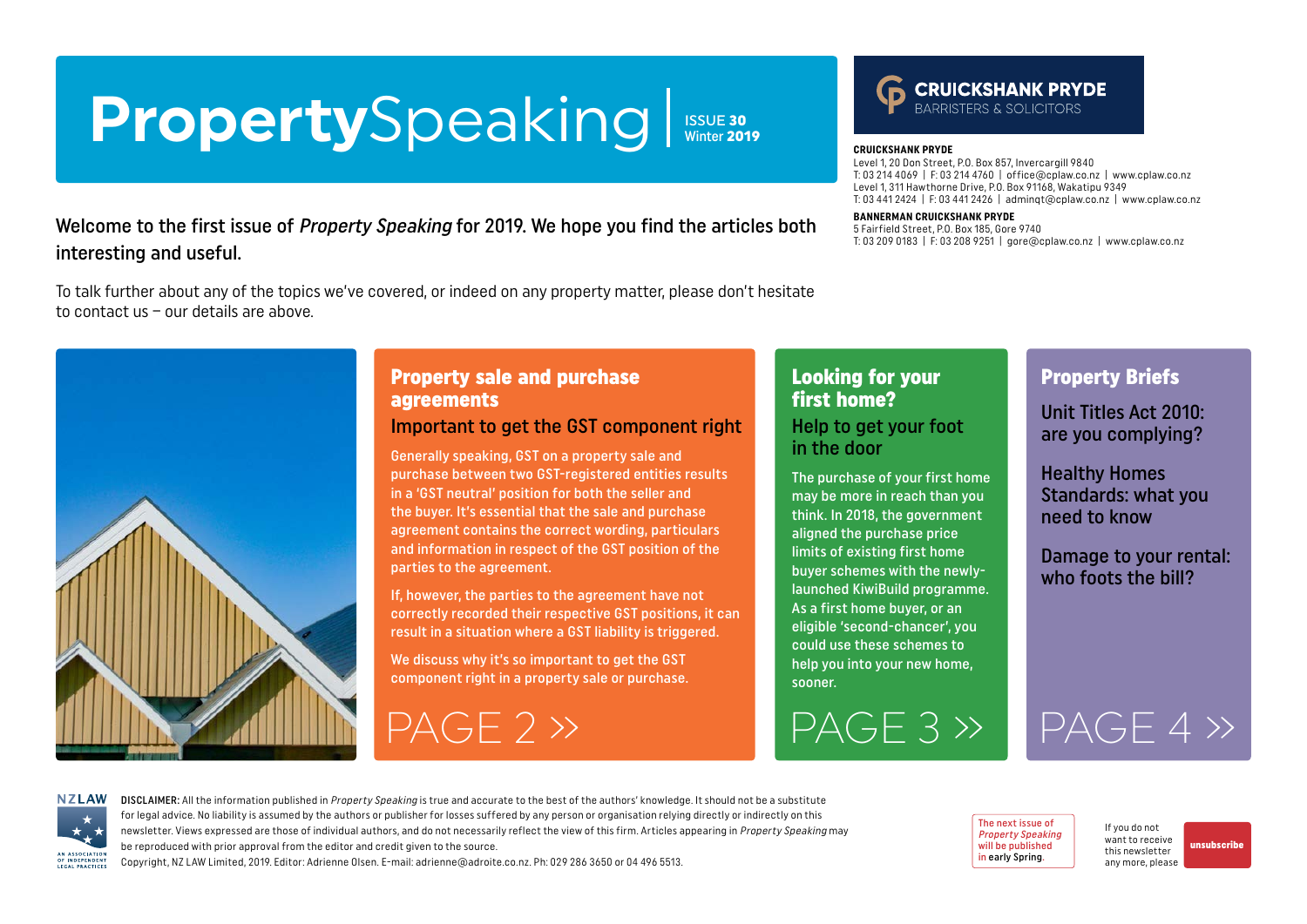#### <span id="page-1-0"></span>**Property**Speaking Power 2 ISSUE 30 ISSUE 30 ISSUE 30 ISSUE 30 ISSUE 30 ISSUE 2013 Winter 2019

# Property sale and purchase

#### Important to get the GST component right

Generally speaking, GST on a property sale and purchase between two GST-registered entities results in a 'GST neutral' position for both the seller and the buyer. It's essential that the sale and purchase agreement contains the correct wording, particulars and information in respect of the GST position of the parties to the agreement.

If, however, the parties to the agreement have not correctly recorded their respective GST positions, it can result in a situation where a GST liability is triggered. This can mean the seller would effectively receive a 15% reduction of the contracted purchase price (as they may have to return 15% of the purchase price to Inland Revenue). Or, a buyer may end up having to pay an additional 15% on the purchase price if the agreement turns out to be 'plus GST'.

It's vital that the GST position of buyer and seller is recorded accurately in order to avoid a possible nasty surprise at settlement.

#### Correctly recording the GST position

The front page of a standard ADLS/REINZ agreement for sale and purchase requires a seller to warrant to the buyer as to their GST status. This is a matter of fact and the seller will either be registered for GST or they won't be. They will either be required to return GST on the purchase price, or they will not.

Logically, this affects the purchase price a seller is willing to accept.

The parties must also elect whether or not the transaction will be plus GST (if any), or inclusive of GST.

It is important to note that if no election is made as to the GST status of the transaction, then the agreement will deem the contract price to be inclusive of GST.

#### Recording the GST particulars

Any further GST information must be included in the GST Schedule to the agreement. This information is used to determine whether or not a GST obligation will exist, or not, for both the seller and the buyer.

It is not always known at the time of signing the agreement whether or not a buyer will be GST-registered or not. Often a buyer will nominate another party to complete the purchase, or may sign the agreement in the name of a non-registered GST entity and plan to nominate a GST-registered entity before settlement, or vice versa.

This means that a seller does not always know with absolute certainty whether the ultimate purchaser of the property will be registered for GST or not.



The agreement contains mechanisms to amend the GST information before settlement. Therefore, it's possible for a buyer to sign a contract in the name of a GST-registered entity, then nominate a non-GST registered entity to complete the settlement.

#### Why does this matter?

If a seller is registered for GST and the contract price is treated as being inclusive of GST (whether by means of an election by the parties, or the parties neglecting to make an election as to the GST status of the transaction, or a buyer opting to change their GST status) this will usually mean that the seller will need to return the GST on the purchase price to the IRD.

Should GST be payable on a transaction as a result of any of the situations discussed above and the purchase price is recorded as

plus GST (if any), the buyer would be liable to pay the GST to the seller as part of the property transaction.

return to [front page](#page-0-0)

Many real estate agents will facilitate the signing of the agreement, and many buyers and sellers may enter into contracts entirely unaware of the GST implications, and the workings and treatment of GST under the agreement, without accounting or legal advice. The consequences of this can be that a GST liability is triggered which the parties were unaware of and hadn't anticipated at the time of signing the agreement.

### What should you do?

Regardless of your experience level in buying or selling property, commercially or residentially, it is imperative that you get professional advice to guide you on navigating the minefield that GST can be.

Often, GST is taken for granted as being 'not applicable' or 'zero rated' or 'not relevant to you' and, sometimes, this is the case. In fact, in most situations, it is the case.

The GST situation, however, can catch out even the most experienced and knowledgeable property people. Your professional advisors are here to work with you in making those decisions.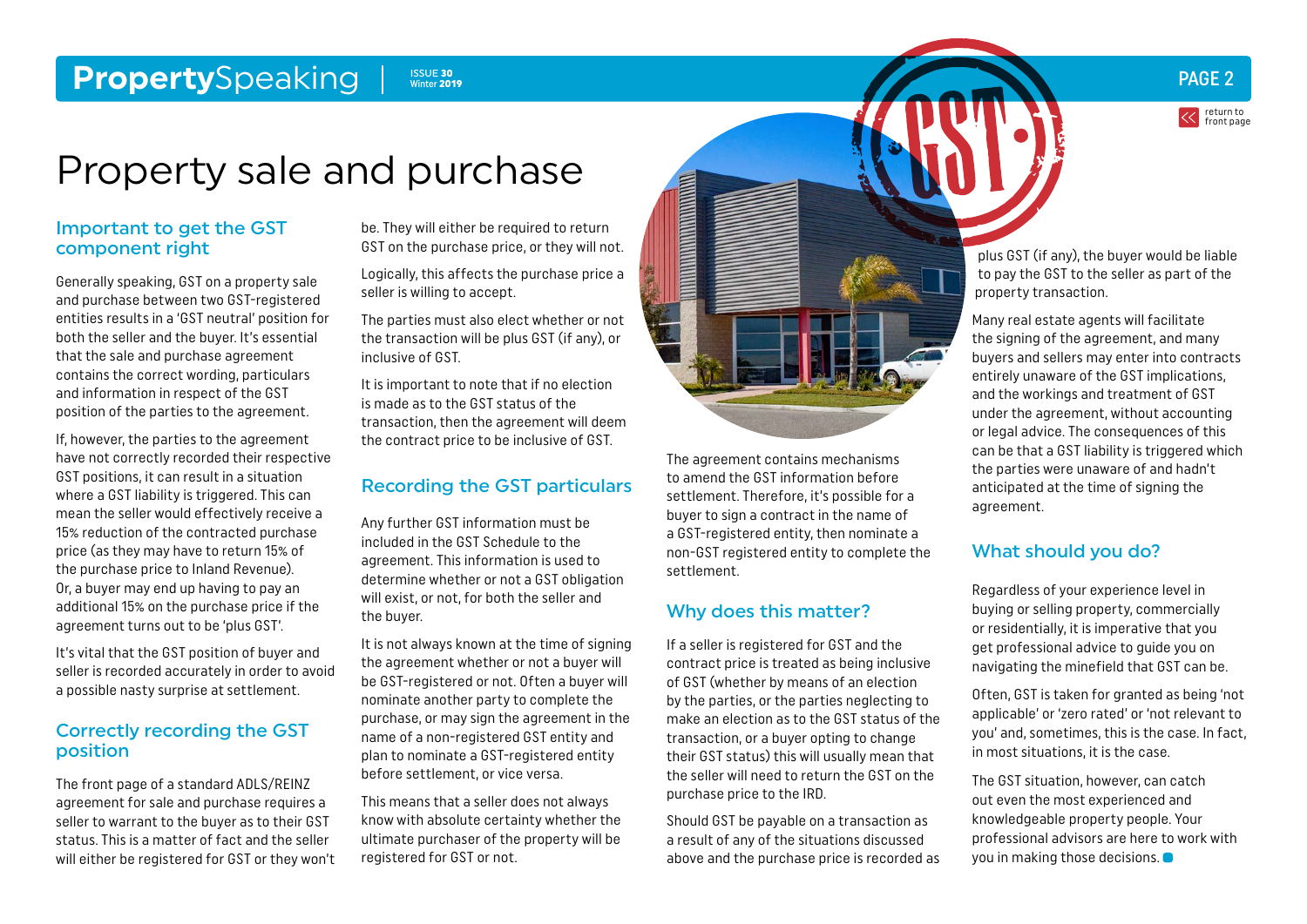#### <span id="page-2-0"></span>**Property**Speaking ISSUE 30<br>Winter 2019

### PAGE 3

# Looking for your first home?

#### Help to get your foot in the door

The purchase of your first home may be more in reach than you think. In 2018, the government aligned the purchase price limits of existing first home buyer schemes with the newly-launched KiwiBuild programme. As a first home buyer, or an eligible 'second-chancer', you could use these schemes to help you into your new home, sooner.

#### KiwiSaver First Home **Withdrawal**

If you have been a KiwiSaver member for three years or more, you may be able to withdraw your KiwiSaver funds (except \$1,000) to contribute to your first home purchase. Each KiwiSaver scheme has different requirements for **[KiwiSaver](https://www.kiwisaver.govt.nz/new/benefits/home-withdrawl/)  [First Home Withdrawal](https://www.kiwisaver.govt.nz/new/benefits/home-withdrawl/)** applications and you should contact your scheme provider directly to check your eligibility.

### HomeStart Grant

Under the **[HomeStart Grant](https://www.hnzc.co.nz/ways-we-can-help-you-to-own-a-home/kiwisaver-homestart-grant/)** scheme, you could be eligible for a \$3,000 to \$10,000 grant for each person purchasing the property. To access the HomeStart Grant, you must have been contributing to your KiwiSaver scheme for at least three years. The amount of your HomeStart Grant is then

determined by how long you have been a KiwiSaver member and the type of property you are purchasing.

HomeStart Grants are paid towards the purchase price of your home or, in certain conditions, land. As long as you live in the property for at least six months from settlement date, or when the Code Compliance Certificate is issued, you will not need to repay the HomeStart Grant.

While your eligibility for a HomeStart Grant is linked to your KiwiSaver membership, the HomeStart Grant scheme is administered separately from KiwiSaver First Home Withdrawal and requires a separate application. All applications for the HomeStart Grant are processed by Housing New Zealand (rather than your scheme provider).

#### Welcome Home Loan

If you can make mortgage repayments but only have a 10% deposit saved, you may be able to access a home loan under the **[Welcome Home Loan](https://www.welcomehomeloan.co.nz/)** scheme. Your 10% deposit can include your KiwiSaver First Home Withdrawal and HomeStart Grant. Under the scheme you will be required, however, to pay additional fees (usually 1% of the loan amount) to cover lender's mortgage insurance, as part of your repayments.

A list of the lenders offering Welcome Home Loans can be found **[here](https://www.welcomehomeloan.co.nz/lenders.php)**.



#### KiwiBuild Programme

The **[KiwiBuild Programme](http://www.kiwibuild.govt.nz)** is aimed at developing affordable homes for purchase by first home buyers.

Under the KiwiBuild Programme, the maximum price a purchaser pays for a home is restricted. In most areas, the maximum price for a KiwiBuild home is \$500,000. In Auckland and the Queenstown-Lakes region, a KiwiBuild home cannot exceed \$500,000 to \$650,000 depending on the size of the home.

KiwiBuild homes come with a minimum three-year ownership period, which may be recorded against your title.

### Am I eligible?

The main eligibility thresholds are all the same for KiwiSaver First Home Withdrawal, HomeStart Grant and Welcome Home Loan. You must be a first home buyer or a 'second chancer' (which is a person in an equivalent financial position to a first home buyer).

If you have never owned property before, you only will be eligible for any of these three schemes if:

1. You are purchasing in your sole name and your income is \$85,000 or less before tax, or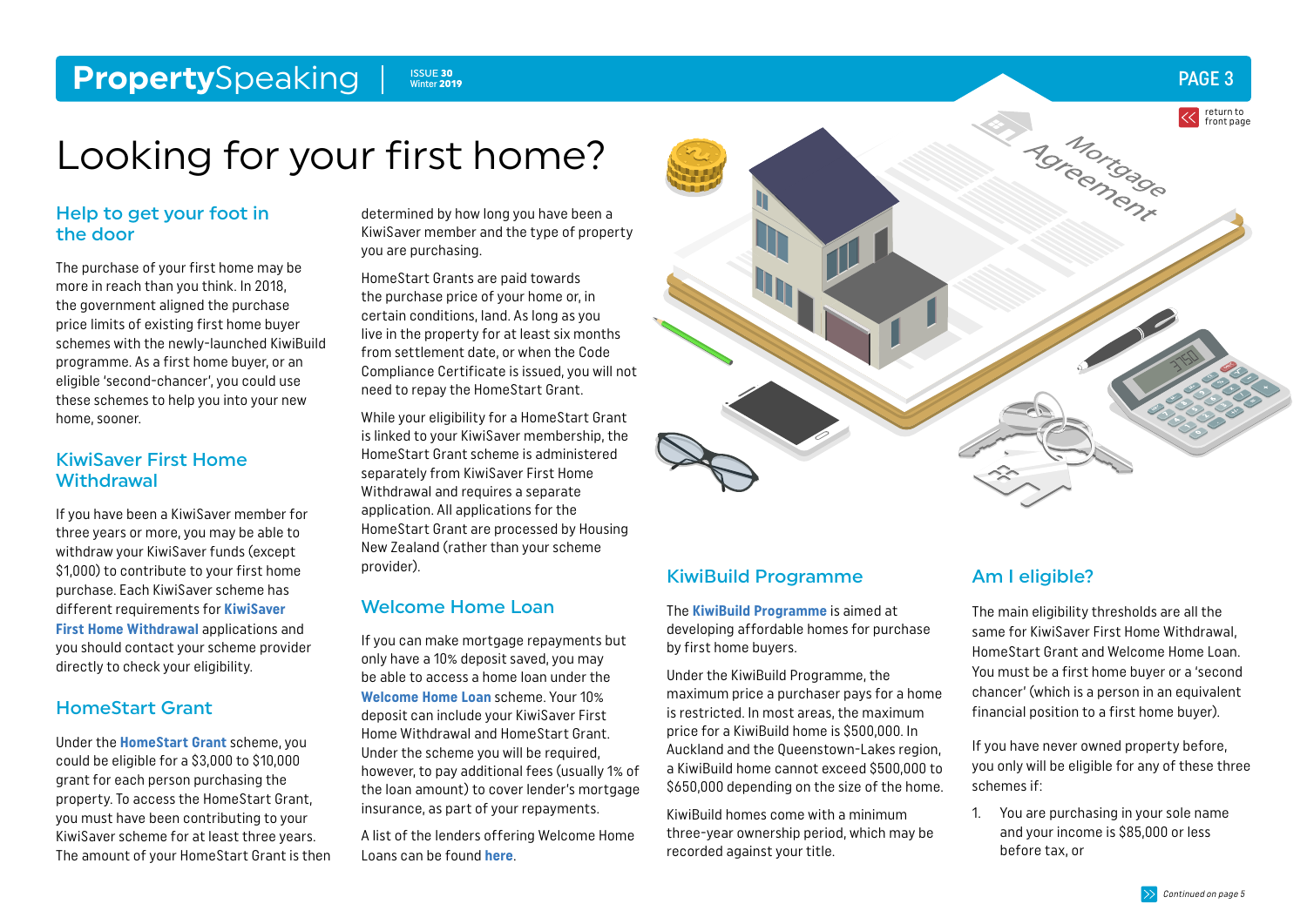#### <span id="page-3-0"></span>**Property**Speaking Issue 30 Winter 2019

# Property Briefs

#### Unit Titles Act 2010: are you complying?

A unit title is a form of property ownership where you own your unit, but the common areas are owned by the body corporate. This ownership structure is common in high-rise apartment blocks.

In smaller unit title developments, all owners are likely to be members of the body corporate committee; in larger developments the body corporate committee is appointed by the owners. An annual levy is paid and the body corporate committee manages and maintains the property, and the common areas, on your behalf (depending on the body corporate rules).

Many unit title owners are unaware that the Unit Titles Act places significant compliance obligations on the body corporate, as well as the owners of each unit. Regardless of whether there are 20 units or two, the obligations are the same. These obligations include:

- » Having body corporate rules
- » Retaining written records of the body corporate decisions
- » Establishing and updating a long-term maintenance plan, and
- » Having separate and identifiable operating expenses and longterm maintenance accounts.

If you are a unit title owner and you are unsure about the way your body corporate operates, there is some basic information **[here](https://www.tenancy.govt.nz/uta/about-unit-titles/)**. For more detail relating to your particular situation, we're happy to talk with you about your specific obligations and responsibilities.<sup>•</sup>

#### Healthy Homes Standards: what you need to know

Becoming law in 2017, the Healthy Homes Guarantee Act establishes regulations to improve the quality of rental housing in New Zealand.

Following public consultation in 2018, the Healthy Homes Standards Regulations were approved by Cabinet on 13 May; you can find them **[here](https://www.hud.govt.nz/residential-housing/healthy-rental-homes/healthy-homes-standards/)**. The compliance timeframes in the regulations require rentals to comply with the regulations in all tenancies entered into after 1 July 2021 and all rentals will need to comply by 1 July 2024.

The regulations include requirements to:

- » Provide heating in any living room; this heat source must be capable of heating that room to 18°C
- » Ensure insulation either meets the 2008 Building Code or has a minimum thickness of 120mm
- » Provide suitable extractor fans in bathrooms and any rooms with an indoor cooktop, and
- » Have a ground moisture barrier if the rental has an enclosed subfloor, ie: you cannot install underfloor insulation.

If you are unsure of how you must comply, we can talk you through what you need to do to so you can beat the rush come 2021.

#### Damage to your rental: who foots the bill?

We all know that if a rental is damaged due to fair wear and tear, that the landlord is responsible for the repair costs as part of general maintenance. Fair wear and tear includes things like worn carpet, appliances breaking and scuff marks on the walls.

Some landlords, however, don't realise they are also responsible for paying for other damage. For example:

- » If a property is damaged by a natural disaster the landlord is expected to cover the damage, even if the landlord doesn't have insurance
- » Where the rental is damaged and the landlord's insurance policy will cover the damage, the landlord is responsible for organising the repairs. The exceptions to this are where the damage was intentional, and resulted in an imprisonable offence or where the tenant (or their guest) has caused the insurance policy to be voided, and
- » The landlord is also responsible for any excess and cannot pass this on to their tenant.

It is good practice to regularly check your insurance policy and to make sure your tenants are aware of any restrictions. If you are renting, ask if your landlord has insurance and what the terms of the policy are.

If a dispute arises about damage to your rental, we can help you with this.<sup>1</sup>





return to [front page](#page-0-0)